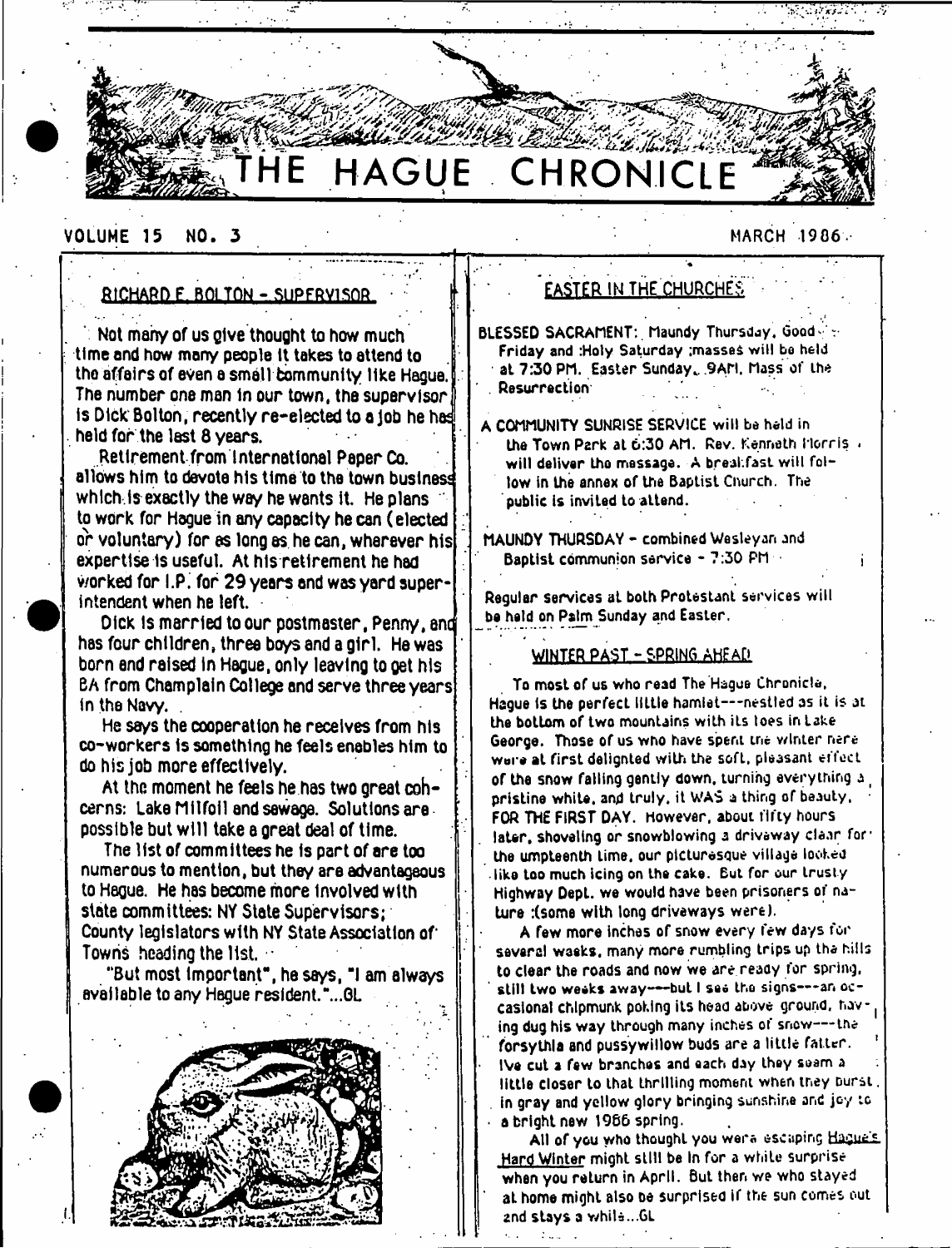#### GOOD SHIP GREEN &. YELLOW OAR (Continued from February Issue)

- **2**-

When we ran out of space in our February issue we left our fearless voyager having just broken through to the freedom of the open sea. The following Is the conclusion of our true tale:

Alas, there was no time for rejoicing as we had to forge ahead to Temple Knoll Island, ever mindful that we would have to return by way of the same "DREADED ICE\* that we had just come through. We made landfall on the Northern tip of Temple Knoll Island where we sow that Ice again was blocking our passage beyond. However, we were able to conduct our experiments [successfully at this location.

Experiments completed, we set our course for home port. Back to "DREADED |CE" off Waltonian and Asa's Island channel through the channel then northward into a stiffening head wind with stops along the way for additional experiments. As we approached the Northeastern tip of Friends Point we could see clouds of vapor coming ofT the wave tops, a further Indication of Lhe increasing wind and low temperature. The Lake was losing additional heat, a sure sign that soon "DREADED llCE" woud fasten its grip over the entire lake.

With thoughts of home and a warm fire, we rounded tho point with throttle advanced once again to Hank speed. At 12:33 PH we were opposite the entrance to our berth In North Hague. We made the dangerous entry through the breakwater behind a 20 knot tail wind and were safely In the cove. Preparations for landing completed. we once again worked the Good Ship Green and Yellow Oar up on the Ice pack and across the ice to shore. At 12:45 P(1 the Good Ship was overturned and made ready to receive the next snowfall.

And so the 1986 saga ends. The crew was welcomed back with a good hot bowl of hardy soup that had been simmering on the wood stove, which soon warmec tho Innards es well as all the extremities.

Duly reported this 7th day of January 1986

In the January 1984 issue of this paper we wrote the following: "Hague  $-$  we cannot emphasize the fact often enough - is a very nice place to live." Now. In 1986 we can still make that statement with reservations, there arc ugly rumors of "known to police" drug abusers, as it is in society as a whole. Sreakins continue. One old-timer told me summer people have always been the targets of burglars but in more or less isolated instances.

Malcolm Grimes is once again reminding the public of the \$500 reward for knowledge leading to the arrest and conviction of those responsible for the theft of his five TY sets stolen from his cottages last spring.

Let us hope this year will be a happy one as Spring nears....MB

#### P T 0 FUN DAY

The P T 0 project to raise money to build the new playground at the Ticonderoga Elementary School needs your help. Family Fun Day will bo held on April .12, 1986, consisting of over 25 games and activities You certainly don't have to be a parent Lo participate. They need the cooperation of the entire community.

Below Is a list of items that are needed to help make the carnival successful:

Cake for the cake walk booth

White elephant items

- Garden seedlings flower or vegetable
- Small house planLs
- Hand-made articles for Arts & Crafts table Scrap malls. :(fabric, ribbon, glitter, pieces of wood, dowels, etc)

Contact for Hague is Mrs. Bernard Clifton. If you have any of the above Items or can devote a couple hours of time on the 12th. call her at 543-6269.

#### <u>- WILLY C's WEATHER NOTES : \_ Feb ,/Mar .</u>

It has come to this writer's attention thaL a more succinct review of our area weather would be in order. I am not certain that I am capable of meeting these wishes. I am often accused of being too verbose, but well give it a try.

Whether you like it or not, since last issue we have had plenty of weather. IVe heard a wide variety of opinions expressed, both pro and con, concerning its quality. To review, Feb. gave us 12 1/4 inches of snow. There were 5 days when the temperature was zero or below, the lowest, -7 degrees. There were 13 days when the temperature was above freezing, 5 of which were 40 degrees or higher - the highest being 45 degrees, the top wind gust, 49MPH . Picked up 1 hr. and 22 min. of daylight in Feb, Two points of interest to the writer: 1. a spectacular display of Northern Lights Feb. 8; 2. Feb. 25. just after sundown, observed a large flock of Canadian geese, 50 to 60 birds, flying southbound, straight as an arrow at 2,000 ft. Ill let your imagination take it from here.

So far March has produced 1 day with below zero readings, -2 degrees on the 8th: 7 days above 40 degrees, the high 49 1/2 on the 4th. No outstanding wind gusts as yet. We have had 9" of snow through the 13th; snow pack at lake level on the 10th was 2 ft. Starting on the 13th, temperatures have warmed and should stay above freezing into lhe 16th or 17th. Coupled with rain on the 14th and 15Lh we should get a noticeable reduction in the snow pack. The lake leve has been taken down proportionately to allow for runoff, so flooding should not ba a problem. Saw 3 sea gulls today; a sure sign that Spring is on the way. Lots of roof shoveling these past 4 weeks....hope nobody had serious problems in this area...Ten-four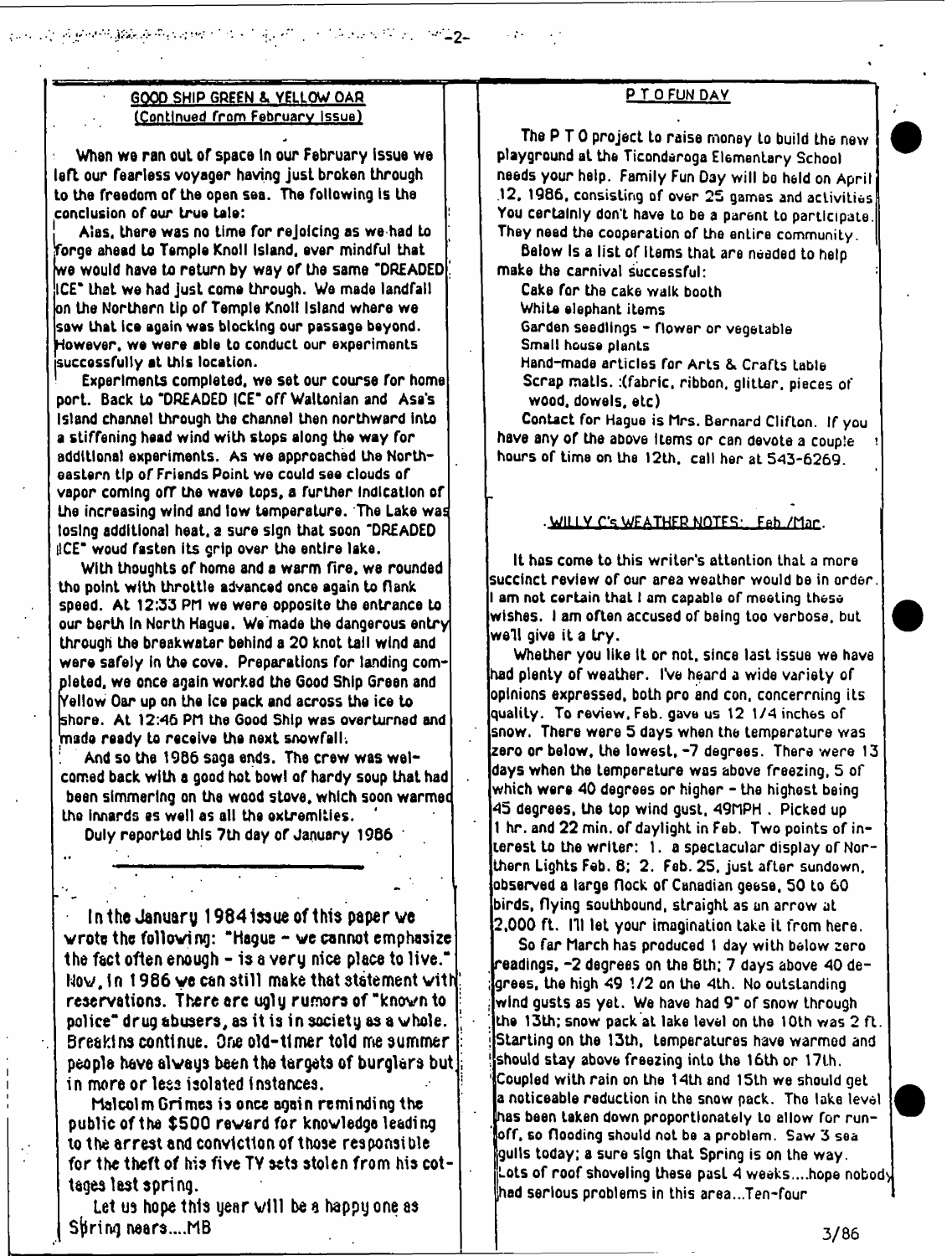#### SPECIAL TOWN BOARD MEETING - FEB. 25

A special meeting was held to discuss the application for a small cities grant known as HUD. Reso- $\cdot$ Nution  $*$ 3 was passed authorizing Hague to submit this application. Since this year it is only a single ^purpose grant, Supervisor Bolton thinks we stand  $\mathfrak b$  good chance of getting it....GL

#### TOWN BOARD MEETING - MARCH 1 1

At the public hearing, held before the regular rneeti ng, the Town Board, acti rig as the Board of Health, approved the variance application of Mr. Rienzi for a holding tank at his property on 9N.

Mark Martucci has been hired bg the town to hel p our assessors in the measurement of propertg (field work) for the re-evaluation program we are i nvolved i n with Warren Countg.

Interesting to note, our Equalization and Assesslment rate for 1987 will be  $46.49\%$ .

To be taken care of immediatelg were a few minor corrections found during a check bg the fire inspector underwriter at the town shed.

In old business cleanup is in progress on the liunk uard complaint from Lillian Preaudat. The owners have been most cooperative and further cleanup is planned for the spring.

9 ln committee reports we hear that a new child- $^\mathsf{t}$ en's slidehas arrived. It will be installed in the park as soon as the weather improves. A recommendation was made bg Cindg Coon that the backboards we have be placed in the school gard for use bg our gouth. Board receptive to Idea.

In new business, Supervisor Bolton spoke of the consideration being given to the idea of Hague droppng out of the Warren countg snowmobile trail sgstemand maintaining our own trails. He also spoke about items discussed at his various committee meetings, the most important being liability insurance. His feelings were that there is a wide (variation in timing between Assembly and Senate. Hopefully our legislators will find a solution very very soon.

Another timely concern Is the problem of Milfoil i n the lake. It's a serious threat and we ALL can do something. (See Article on page 5 and picture on  $\mathsf{back\ name}$ 

APA has passed a resolution changing the Pharbah Lake designation from Wild Forest to Wilderness.

October 4 and 5 have been designated by Werren County Tourism Dept, for the Hague Pro-Am Bass Tournament. We are now officially'BASSTOWN **U.S.A....GL**

#### PLANNING BOARD - 3/6/86

Public hearings were held on the 3-lot subdivision of Dr. William Jones' property at the too of Tongue Mt., (A portion of the former Pucek property), and Leon and Gloria Mongue's property on Mountainview Road. The Morgues' minor subdivision was approved as presented by their representative, Attorney John Silvestri of Hague.

After hearing comments by Attorney Walter Law of Bolton Landing, representing Mr. Pucek, concerning the width of the proposed right of way over Mr. Pucek's land to the proposed 3-lot subdivision of Dr. Jones, a site plan review was deemed necessary prior to a decision by the Planning Board.

The Board approved a minor subdivision of Mr. and Mrs. Sal Santaniello of Silver Bay, using gifts and devises.

THe land use request to alter the single family residence of Kenneth Smith, Jr. to a 2-farnily residence was given conditional approval. Conditions: 1. APA approval and 2. Release from the owner to change residence from a single family to a two family residence. A discussion concerning the progress being made to remove unregistered vehicles from the Ken Smith, Jr. property on Dodd Hill Rd. followed. This is in response to a complaint made by Mr & Mrs. Jacques Preaudat.

The Board reviewed a preliminary application by Stephen Bevins to create a 4- lot minor subdivision of property as Phase I of a proposed future major subdivision. Surveyor Martin Thomp son made the presentation.

A reminder to subdividers: ANY APPROVED SUBDIVISION PLAT PLAN NOT FILED IN THE OF-FICE OF THE CLERK OF WARREN COUNTY SHALL BECOME NULL AND VOID IF NOT FILED WITHIN SIXTY (60) DAYS OF THE DATE OF FINAL APPROV-AL. Also, ANY REVISIONS TO AN APPROVED PLAT PLAN MADE WITHOUT FIRST SUBMITTING IT TO THE PLANNING BOARD FOR APPROVAL WILL BE-COME NULL AND VOID AND THE PLAT PLAN WILL BE STRICKEN FROM THE RECORDS OF THE COUNTY Clerk. Also, IF A PROJECT FOR WHICH A LAND USE AND DEVELOPMENT PERMIT HAS BEEN IS-SUED IS NOT IN EXISTENCE **w it h im Twn yfaps** AFTER THE ISSUANCE OF A PERMIT, SAID PER-MIT SHALL EXPIRE, AND THE PROJECT MAY NOT THEREAFTER BE UNDERTAKEN OR CONTINUED.

#### ZONINO BOARD OF APPEALS - FEB. ?7

In a unanimous decision the request for a variance for enlargement of a deck at the Beaty jcottaae by A. Lawrence, was denied. Hardship Ion which the variance was requested was not judged

if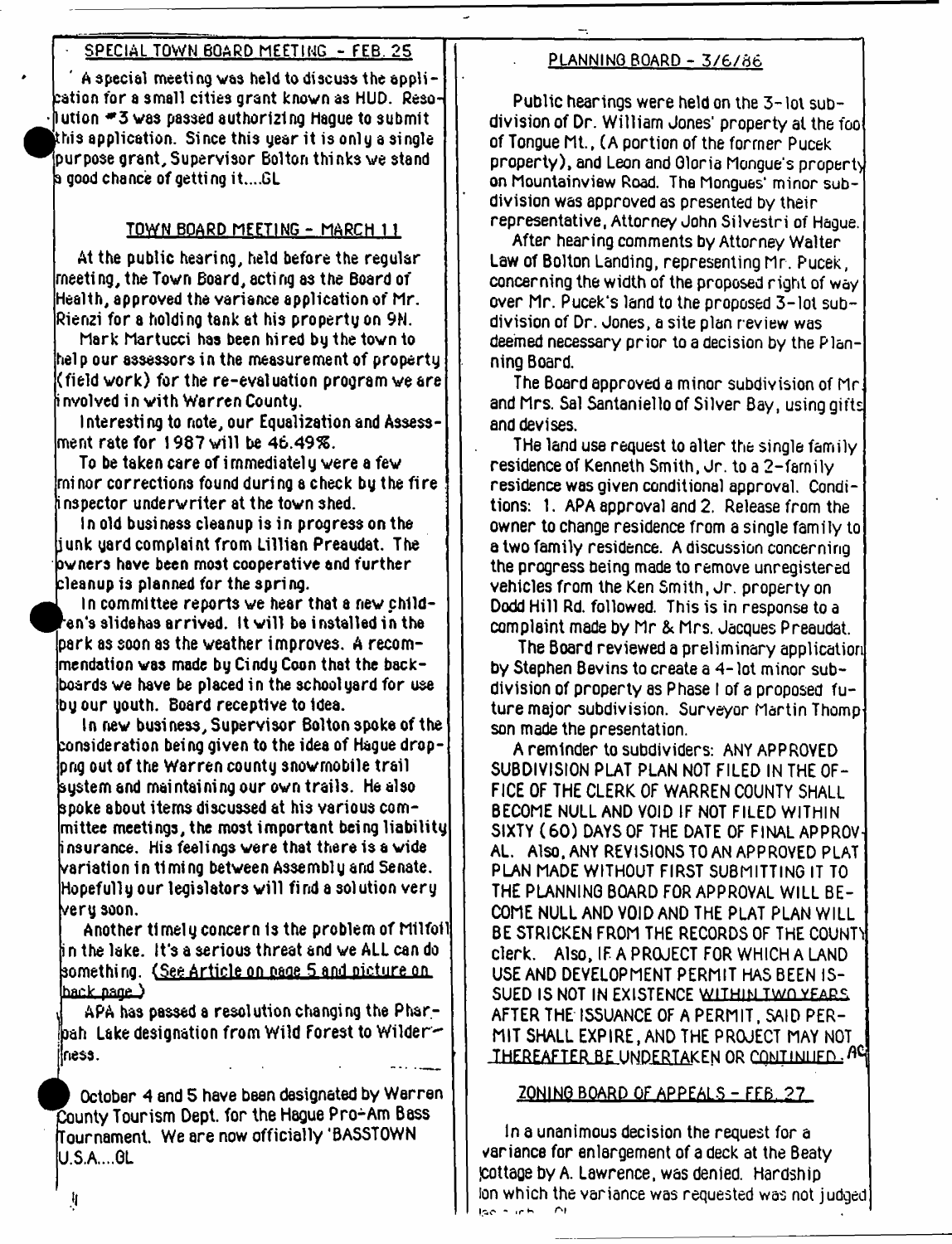### REGENTS SCHOLARSHIP WINNERS

Twenty-six Ticonderoga High School seniors have won Regents Scholarships as a result of their high academic performances on the Scholasltic Aptitude Test and the American College Test. The scholarship winners represent 26& of the class of 1986. The following Hague students are among those receiving these scholarships:

CATHERINE MEOLA, daughter of Mr & Mrs. Rudolph Meola. She plans to enroll in the conservation program at Northland College or the University of New Hampshire.

JEFFREY PLASS, son of Mr. & Mrs. Peter Plass, Silver Bay. Jeff plans to attend Marist College or SUNY ALBANY to study pre-law.

TAMMY YAW, daughter of Mr. & Mrs. Kenneth Yaw. Tammy plans to enroll in business administration at SUNY Plattsburgh.

Congratulations to the above students for their excellence in academics. Keep up the good work!

#### NCCC PRESENTS THEATER EVENING

"The Belle of Amherst", the story of Emily Dickinson, will be presented in an evening of Live Theatre, on Wednesday, April 9 at 6:30 at NCCC, Ticonderoga. Following the production a discussion will be held with the actress, Tanny Dumas, who plays the title roll.

On April 16 at 6:30 a movie, "Miles to Go" a Women's Wilderness Journey. The dramatic core of this film is a three-day trek without leaders in unmarked wilderness. Discussion leader w ill be Kris Hansen, NCCC Assistant Professor, Health and Physical Education and owner/operator of Camp Woodsmoke.

An American Film Festival award was presented for "A Jury of Her Peers" to be presented on April 23 and on April 30, "All of Our Lives" - Women in their Later Years w ill be presented. Be sure to mark your calendars.

The series of four evenings is \$10. Single tickets are available for \$4.00 for adults and \$3.50 for students. For futher information call 585-4454.



#### HAGUE FIRE DEPARTMENT

February:

Number of fires 5 Man Hours 101 Ambulance Runs 7<br>Miles 131 **Miles** 

#### FOOD AND RUMMAGE SALE

On March 27, 28, & 29 at 9:30 AM until 2:00 PM at the Firehouse. This sale will benefit new equipment. Items may be left at the firehouse on March 24, 25 &. 26 from 9:00 AM until 12:00 Noon. If you need items picked up you may call Ida May at 543-6029.

#### C.P.R. COURSE

There will be a C.P.R. course given on March 18, 19 and 20 from 7:00 PM until 10:00 PM at the Hague Firehouse. For all interested people please call either Gary Boyd at 543-611 I or Joanne Stormer at 543-8849.

#### DO YOU USE A CHIMNEY?

Do you think it can't happen to you? You might be right, BUT why take a chance? CHECK YOUR CHIMNEY AT LEAST ONCE A MONTH!!

During the month of February, only 28 days, The Fire Department responded to five fire calls. ALL FIVE WERE CHIMNEY FIRES!!

The Hague Volunterer Fire Dept, encourages ALL of you who use a chimney to make sure it is properly installed, cleaned regularly and checked if you are not home for any length of time.

A chimney fire can be serious. The fire is not always contained to the chimney; it can spread to ther walls and the entire house.

All The Hague Fire Company members are concerned for your safety.

:Joanne Stormer

#### SIXTH GRADE SCIENCE FAIR

The sixth grade of the Ticoderoga Middle School will hold its annual science fair on March 24 from 7:00 - 8:30 PM. 44 projects will be on display. A short presentation will accompany each project. The sixth graders are looking forward to presenting their exhibits to the parents and community.

3/86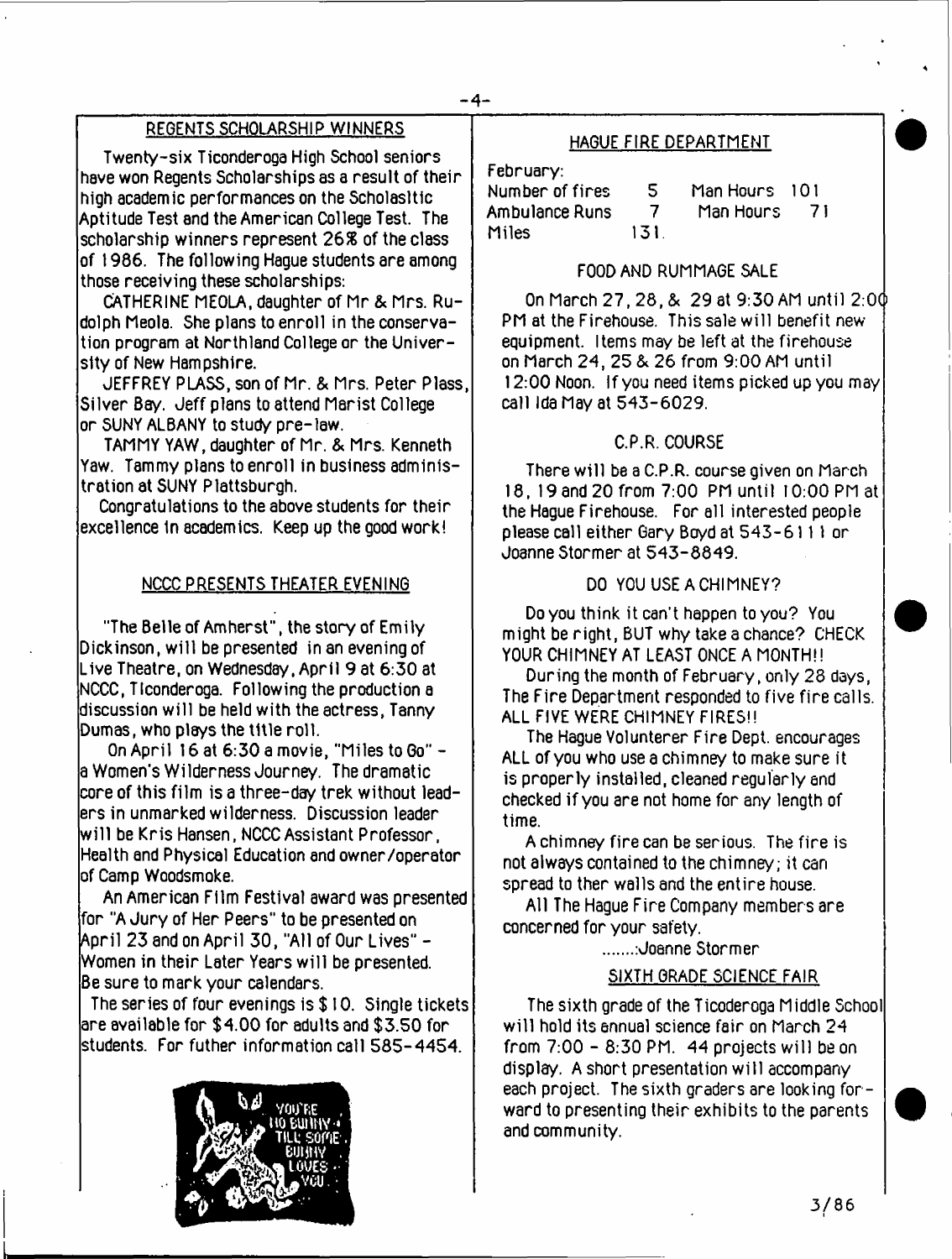#### . THE MENACE OF MILFOIL

- **5** -

The Lake George Association (LGA) sponsored  $\lambda$  $\bm{\varepsilon}$ onference on Eurasian Milfol $\bm{\mathsf{f}}$  held on Feb. 20  $\pm$ lattracted approximately 95 persons from government, industry and the private sector. During the day-long mooting, various methods of controlling and/or eradicating Milfoil from Lake George were considered.

Milfoil has no natural population controls In orth America and Is capable of rapid Infestation of an area Milfoil has recently bsen Identified by  $\mathsf{RPI}$ 's Fresh Water Institute (FWI) in Dunham Bay. area covered 0.9A), Huddle Bay ( area covered,  $\vert$ 4.9A) and just north of the Sheriff's dock in Lake . George Village (area covered 0.2A). During Its ifirst 2 years, milfoil grows extensive root tubers. which sprout new plants. It also reproduces by  $\pm$ fragmentation which occurs both naturally and as result of human activity such as boating. Milfoil severely threatens the natural lake environment and discourages boating, fishing, and swimming., Accumulation of milfoil on the water's surface can be unsightly and foul smelling In addition to accelerating the filling In of a lake due to decaying plant material. Milfoil weed beds are also poor spawning areas for fish since Its growth is often very densa

Methods of controlling and/or eradicating m ilfoil that were discussed were: machine harvesting, bottom screening, dredging and chemical manage $l$  ment,  $l$  it is believed that the milfoil beds are 2  $\,$  $\bm{\lambda}$  is not since the weed lacks flowers or fruits; containment and elimination Is crucial before the  $\operatorname{\mathsf{intract}}$  of seed pods occurs which would rapidly lincrease the danger of spreading to other parts of  $\cdot$ ithe lake. The consensus of those present, at the end of the meetlno was that chemical management may be the best approach at this time since It does not cause fragmentation and It destroys the root systems of milfoil, prevents seeding and selectively. treats only the plant to be eradicated. The other . methods can cause fragmentation, disturb the lake  $\,$  bottom which muddies the water and redistributes  $\,$ ithe nutrients found on the bottom of the lake.  $\cdot$ 

The known areas of milfoil must be quarantined from oil boating and swimming activity as soon as the Ice goes out this spring to prevent spreading. An Integral part of any strategy for the containment of milfoil Is to lim it the addition of nutrients to the sediment from pollution sources. This Includes improved sanitary sewage treatment and effective '

storm water controls. Public participation Is also crucial. Learn to Identify milfoil (see picture on back page) and remove all plant fragments from boat propellers and trailers before entering. or leaving a launch site. DO NOT LEAYE ANY PART OF THE PLANT IN THE LAKE. A 2" fragment could start a new colony. Report any findings of the weed to the Lake George Association (668-2880)

The Lake George Affairs Committee,made up of, Town Supervisors of Warren county, ere aggressively supporting control methods to eradicate the milfoil menace In Lake George and the Village of Lake George has budgeted \$2,500.00 to assist the LGA with this milfoil problem.

The Lake George Association Is presently lead-. Ing a basin wide effort to develop a comprehensive' action plan to contain and then eliminate milfoil from Lake George. The LGA 1s a non-profit group whose primary purpose is to conserve and protect the natural purity of Lake George and the beauty of Its environs.

The funds that are used to support the activities of the LGA comes from membership dues. An Individual membership is \$20 and a family member- : ship \$25.00 per year. A check, along with your name and address sent to:  $LGA$ , PO Box  $#408$ Lake George, NY 12845 will make you a member and will indicate your interest in preserving Lake Georoe for the future. AC .

## **THE MALODOROUS MALIFEROUS. MALIQNAM1 MILFOIL MENACE (UPDATE)**

The Lake George Association has received word that financial support to fight milfoil is coming in from The Lake George Chamber of Commerce. The Village of Lake IGeorge,- Warren County Board of Supervisors and The nichaels Group (land developers). EnCon Commissioner1 Henry G. Williams, guest speaker at the March 14 meet**eng o f The** Warren County Board of Supervisors (addressed the Issue of Milfoil. Some concern has been voiced as to the use of chemical means to control milfoll through the use of herbicides. Prior to the use of 4terblc!des, permits from EnCon and APA must be obtained...AC

#### SENIOR CITIZEN CLUB

 $\mathcal{L}^{\text{max}}_{\text{max}}$ 

About 25 Seniors from Hague were guests of the nutrition center at the St. Sacrament Episcopal Church In Bolton Landing on St. Patrick's Day. They enjoyed the corned beef end cabbage whether Irish or not. Our next meeting is scheduled for March 25 at 1:30 PM at the Town Hall. Everyone 55 or over is welcome. We will discuss a spring luncheon and a trip in the near future. GL

**3^86**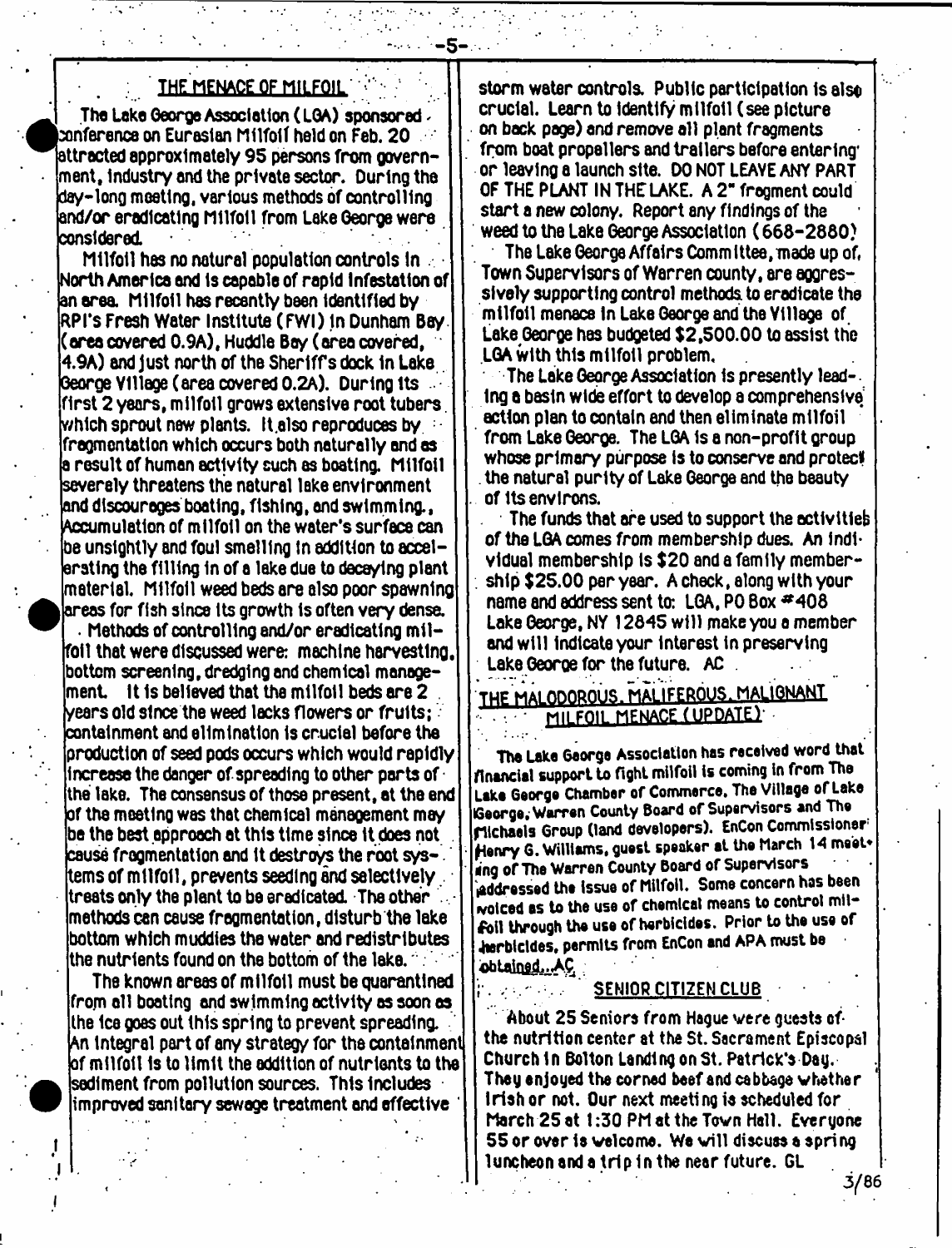#### THF HAGUE CHRONICLE THEN AND NOW

In January 1972 The Hague Chronicle was born. The late Emil Seerup was the publisher, editor, and chief cook and bottle washer with lots of help from his wlfe, Adra. This was a four page ( two sheets) newsletter and was started as "a newspaper devoted to the dissemination of factual news" for the town of Hague. A group of citizens of Hague aoreed to underwrite the costs for the first fivemonth period. It was originally included as part of the dues of the Silver Bay Property Owners Association, of which Mr. Seerup was a member.

Mr. Seerup died very unexpectedly on October 1, 1976, having just pubished the October issue. Without skipping a beat Virginia Shattuck published the November issue and continued to do so through May 1979. At that time. Virginia felt that someone else should be involved and she talked several of us into volunteering our services. We now have a staff of five volunteers who work diligently to get the news to those interested. These Include Margaret Broderick, Editor (MB), Dottie Henry, Publisher (DJH)and reporters .Alison Craig( AC), Georgina Lindquist (GL), and Billie DeGraff (BDeG). In addition we have the services of Jack Kenned/, treasurer, and his assistant, Penny Bolton.

. We also have a wonderful group of faithful volunteers who come to the town hell once a month and collate, staple and stamp, getting the papers read/ for mailing. We are Indeed indebted to this great group of interested citizens.

Though the staff has learned to keep their eyes ' and ears open, we do count on our readers to fur- $\ln$ ish us with the interesting bits of information  $\ldots$ that appear in our Soundings. We try to keep up with our youth and are always happy to get news of their activities and honors. We also like to hear about the weddings and the new babies. So - please keep us Informed.

In counting up the years that our newspaper has been in existence I became very confused. I started out this year with Volume 14, since last year's was Volume 13. I kept counting on my fingers and toes and kept coming up with the number 15 for 1986. I started going through the back issues until I came to June 1982. Somehow or other I made that Volume 10, instead of 11 which 1982 had been up until that time. From that time i kept the mistake going, mainly because I usually look at the last issue to find out which volume number we are using. Anyway 1986 should be Volume 15, and I intend to right the past wrongs and make this Volume 15, No. 3, although last month was Volume 14, No. 2. How come none of you picked up on this error?

As of March 1986.we are mailing 690 copies. 224 of these are mailed locally to Hague, Silver Bay and Ticonderoga. The rest are distributed among 33 states and West Germany and Puerto Rico. We are proud of these accomplishments and hope that our readers enjoy receiving The Hague Chronicle as much as we enjoy getting it together.

*&*

*. a n*

We would remind you that your contributions to this paper are tax deductible.

With this issue we are mailing gentle reminders to those who have overlooked sending a contribution for a long period of time. Some of you are probably not interested in receiving the paper for one reason or another. We would like to hear from you in that case, so that we might delete your name from our mailing list. (We would really be unhappy to do this, but we will try to understand).

For those new readers – the month which appears on the mailing label under your name is the month In which you made your contribution. To save time and energy we do not include the year

We do enjoy and appreciate your communications. Keep them coming! DJH

#### AMERICAN LEGION

Regular monthly meeting of Hague Post 1538 American Legion, will be held at the Legion Home on Wednesday, April 2 at 7:30 PM, at which time officers will be elected for 1986-87. Membership now stands at 65, and all local members are urged to attend. Refreshments served following the business meeting...BAC

#### LIBRARY SPONSORS AUTHOR SERIES

The Black Watch Library, Ticonderoga, has announced an author series beginning on March 16th for five weeks. The following is the schedule:

| March 18 | Joe Bruchac    |
|----------|----------------|
| March 25 | Bob Miner      |
| April 8  | Frances Wesver |
| April 15 | Jean Rikhoff   |
| April 22 | Kay Hogan      |
|          |                |

The public is cordially invited to attend any or all of these sessions beginning at 7 PM in the library.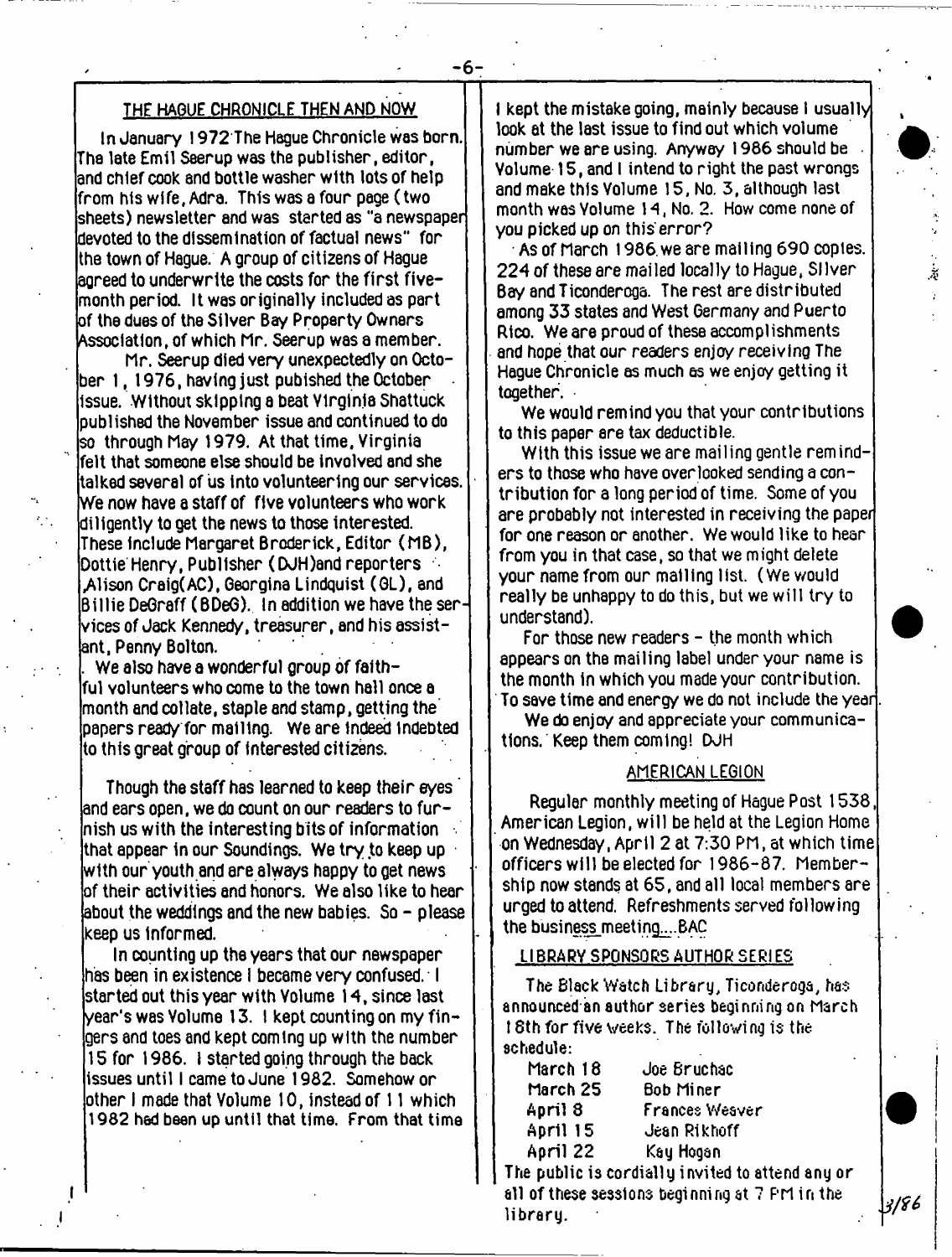| <b>SOUNDINGS</b>                                                                                                                                                                                                                                                                                                                                                                                                                                                                                                                                                 |                                                                                                                                                                                                                                                                                                                                                                                                                             |
|------------------------------------------------------------------------------------------------------------------------------------------------------------------------------------------------------------------------------------------------------------------------------------------------------------------------------------------------------------------------------------------------------------------------------------------------------------------------------------------------------------------------------------------------------------------|-----------------------------------------------------------------------------------------------------------------------------------------------------------------------------------------------------------------------------------------------------------------------------------------------------------------------------------------------------------------------------------------------------------------------------|
| BORN - A boy, Jeffery Michael, to John and Susan Bead-<br>nell of Waterloo and Hague, NY at Geneva General Hos-<br>pital on February 19. Grandmother is Mrs. Mary<br>Beadnell, Hague.<br>BORN - A girl, Katherine Lea, to Clara Lea (Smith) and<br>Michael Bedon, on February 27 in Rutland, VT.<br>Grandparents are Mr. & Mrs. Kenneth Smith, Jr. and<br>Great Grandparents are Mr. & Mrs. Kenneth Smith, Sr.<br>all of Haque.                                                                                                                                  | THERESA (TERI) SANTANIELLO, deughter of<br>Sal Santaniello, Silver Bay and Lee Dame, Paradox,<br>recently won the public speaking competition in<br>the BOCES V.I.C.A. at the Rennsselaer County VO-<br>TEC Center in Troy, NY.<br>Teri placed first in the extemporaneous speak-<br>ing category and will be the sectional representa-<br>tive going to Concord, NY to speak and compete for<br>ithe New York State title. |
| BORN - A BOY!!, Corey Joseph, to Christine (Stull) and<br>Mario St. Pierre in Charleston, SC on February 28.<br>Grandparents are Mr & Mrs. Thomas Stull. Great<br>Grandparents are Beach Lambert, Silver Bay and<br>Florence Lambert, Hague. Corey is the first boy in the<br>Lambert family, after 3 daughters, 10 granddaughters<br>and one great granddaughter (Corey's sister)<br>*******************<br>DIED - Beatrice Wagner, 82, mother of Marilyn Mac-<br>Dowell, Oneida Bay, in Williamsport, Pa. on<br>February 7. Mrs. Wagner was a frequent visitor | Next step after Concord would be to compete in<br>Arizona in the national competition to represent<br>New York State. Good luck Teri!<br><b>BETTER LATE THAN NEVER!</b><br>Now that spring is just around the corner (I hope)<br>we are finally printing the winter sports roster.<br>All of the Ticonderoga school teams did exception-<br>ally well this year. We congratulate them on<br>their superior performances.    |
| in the MecDowell home in Silver Bay.<br>DIED - Ruth Woods, 69, on March 12 in Ticonderoga.<br>Miss Woods was the first woman to achieve the rank<br>of CWO in the U.S. Marine Corps, in which she served<br>26 years. She served as organist of the Hague Baptist<br>Church since her retirement.<br><u>HAGUE STUDENT SURYIYES!</u><br>Cathy Meola, daughter of Mr. & Mrs. Rudolph Meola,<br>Hague, and a senior at Ticonderoga High School recently                                                                                                             | <b>BASKETBALL</b><br>Freshman: THOMAS DORSETT<br>Varsity: JAMES BELDEN, DANIEL DENTON<br>Cheerleading: JY - CAROL DUNKLEE<br>Varsity - KARA REYNOLDS, JANET ROSS,<br><b>LANA ROSS</b><br>Bowling: JODI FRASIER<br>If and when the snow disappears, we will get<br>into the swing of spring sports.                                                                                                                          |
| ${\tt spent}$ two weeks-on a winter expedition in the Adiron- $\overline{\phantom{a}}$<br>dacks, sponsored by NCCC Wilderness Pecreation Leader-<br>bhio Program.<br>Ten students and three instructors bushwacked on<br>bnowshoes for 14 miles in a ridge of three High Peaks, .<br>Spotted Mountain and East and South Dix, climbed Spotted<br>and East Dix, then switched to cross-country skis for<br>another 20 miles. They also hiked around McComb Mt.<br>Enroute to their destination the group ate and slept in                                         | RENEE LA ROCK WINS LITERARY AWARD<br>The editors of the school and community<br>literary; magazine REFLECTIONS have an-<br>hounced that First Price Winner in the Play<br>category was Renee LaRock of Hague. Her play<br>was entitled "Ringmaster".<br>Renee is the reigning queen of the Hague<br>Winter Carnival.                                                                                                        |
| minus-20 degree temperatures. They traveled for nine<br>days straight with only minimal rest to get to where they<br>$\sim$ ere going. $\sim$<br>Expedition leader, Jack Drury, director of the Leader-<br>ship Program said he tried to teach leadership skills,<br>positive expedition behavior and winter mountaineering.<br>"They worked incredibly hard," Drury said of the<br>udents,"Theu climbed 4,000-foot peaks in four feet of<br>pnow. This. was one of the most ambitious trips planned<br>by students."                                            | <b>HAGUE HISTORICAL SOCIETY</b><br>The next meeting of the Hague Historical So-<br>ciety will be held in the Baptist Church Annex on<br>Wednesday, April 16 at 7:30 PM. All members<br>and prospective members are urged to attend.                                                                                                                                                                                         |

- **7**-

**3/86**

ار.